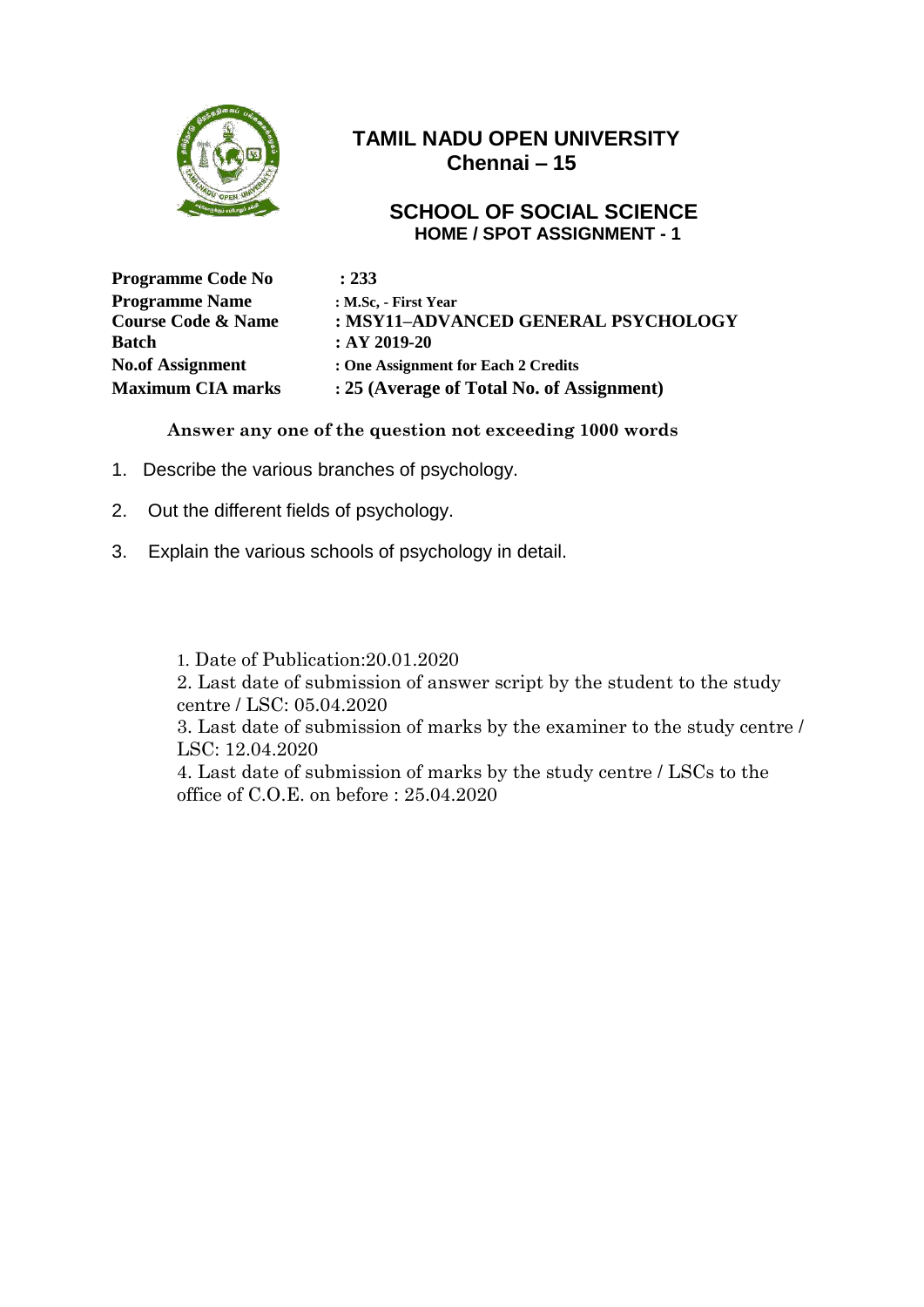

#### **SCHOOL OF SOCIAL SCIENCE HOME / SPOT ASSIGNMENT - 2**

| <b>Programme Code No</b>      | : 233                                     |
|-------------------------------|-------------------------------------------|
| <b>Programme Name</b>         | : M.Sc. - First Year                      |
| <b>Course Code &amp; Name</b> | : MSY11-ADVANCED GENERAL PSYCHOLOGY       |
| <b>Batch</b>                  | $:AY 2019-20$                             |
| <b>No.of Assignment</b>       | : One Assignment for Each 2 Credits       |
| <b>Maximum CIA marks</b>      | : 25 (Average of Total No. of Assignment) |

**Answer any one of the question not exceeding 1000 words**

- 1.Relate Attention, Sensation and Perception
- 2.Bring out the role of reward and punishment in learning.
- 3.Outline the theories of intelligence.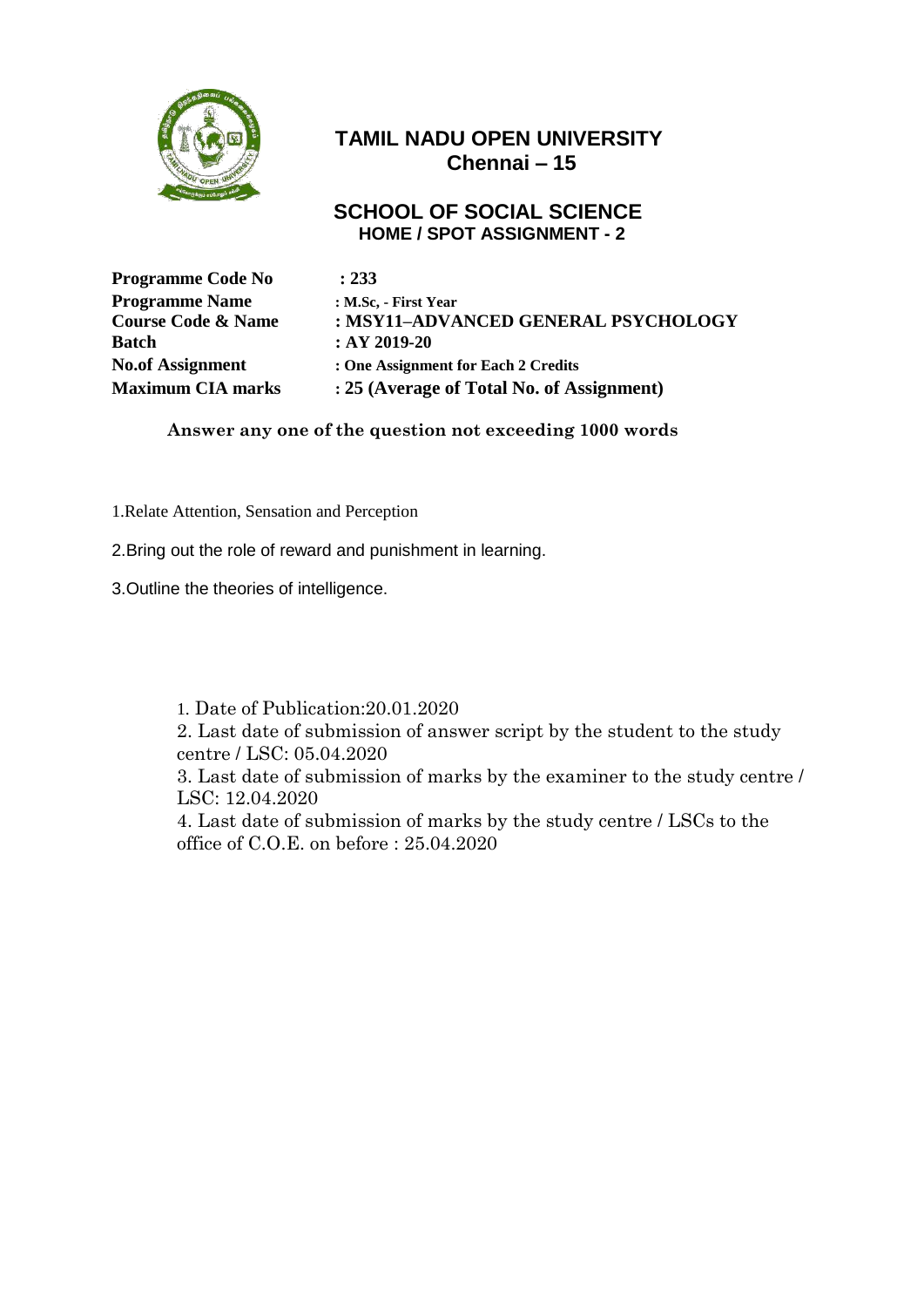

#### **SCHOOL OF SOCIAL SCIENCE HOME / SPOT ASSIGNMENT - 3**

| <b>Programme Code No</b>      | : 233                                     |
|-------------------------------|-------------------------------------------|
| <b>Programme Name</b>         | : M.Sc. - First Year                      |
| <b>Course Code &amp; Name</b> | : MSY11-ADVANCED GENERAL PSYCHOLOGY       |
| <b>Batch</b>                  | $:AY 2019-20$                             |
| <b>No.of Assignment</b>       | : One Assignment for Each 2 Credits       |
| <b>Maximum CIA marks</b>      | : 25 (Average of Total No. of Assignment) |

**Answer any one of the question not exceeding 1000 words**

- 1. Compare and contrast Multiple response learning and Cognitive learning.
- 2. Critically analyse the various theories of motivation
- 3. Suggest strategies to improve memory.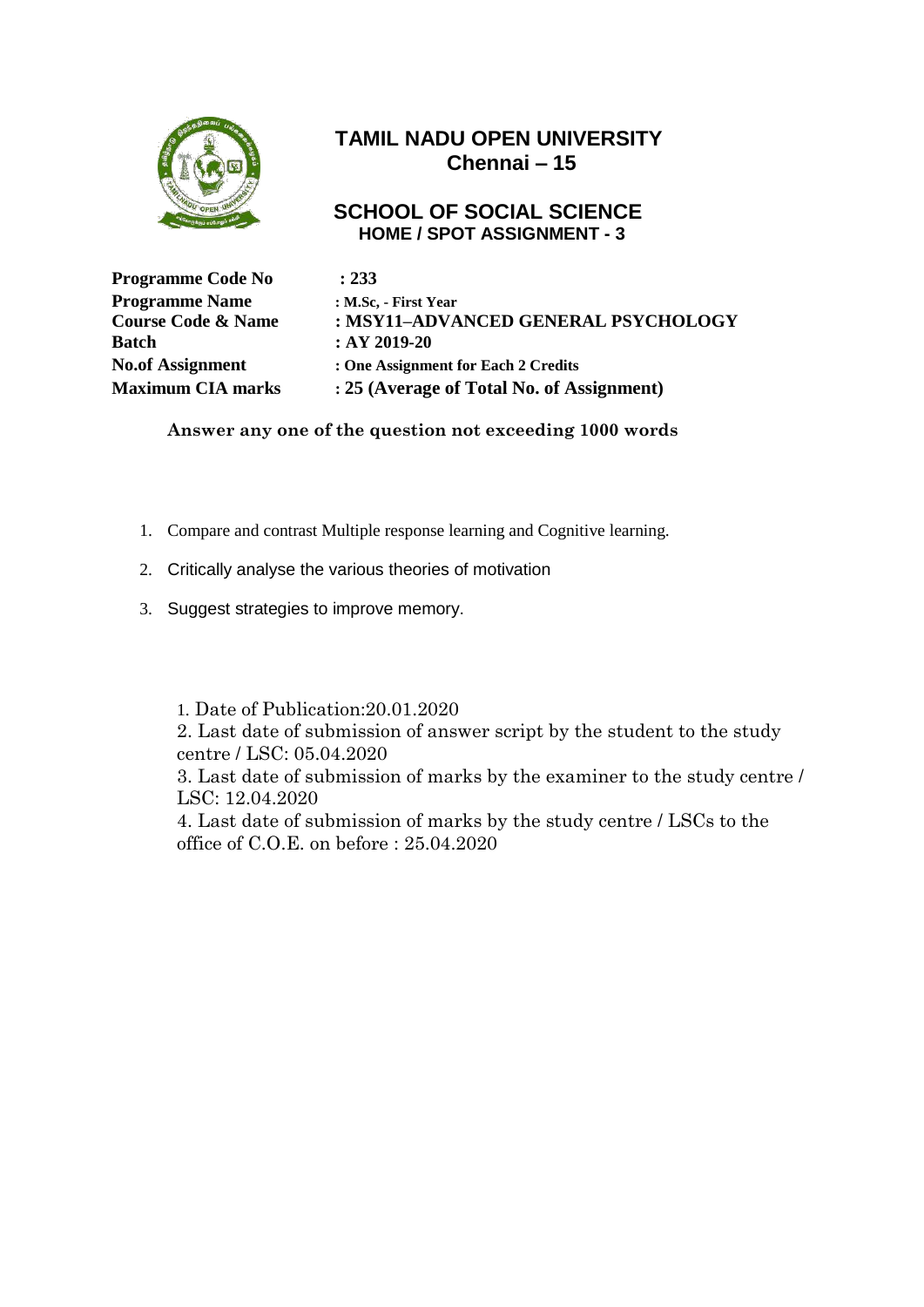

#### **SCHOOL OF SOCIAL SCIENCE HOME / SPOT ASSIGNMENT - 1**

| <b>Programme Code No</b>      | : 233                                     |
|-------------------------------|-------------------------------------------|
| <b>Programme Name</b>         | : M.Sc. - First Year                      |
| <b>Course Code &amp; Name</b> | : MSY12-ADVANCED SOCIAL PSYCHOLOGY        |
| <b>Batch</b>                  | $:AY 2019-20$                             |
| <b>No.of Assignment</b>       | : One Assignment for Each 2 Credits       |
| <b>Maximum CIA marks</b>      | : 25 (Average of Total No. of Assignment) |

#### **Answer any one of the question not exceeding 1000 words**

- 1. How correctional and Experimental.
- 2. Discuss the advantages and limitations of the methods used in social psychological research.
- 3. Comment on social psychology in the new millennium.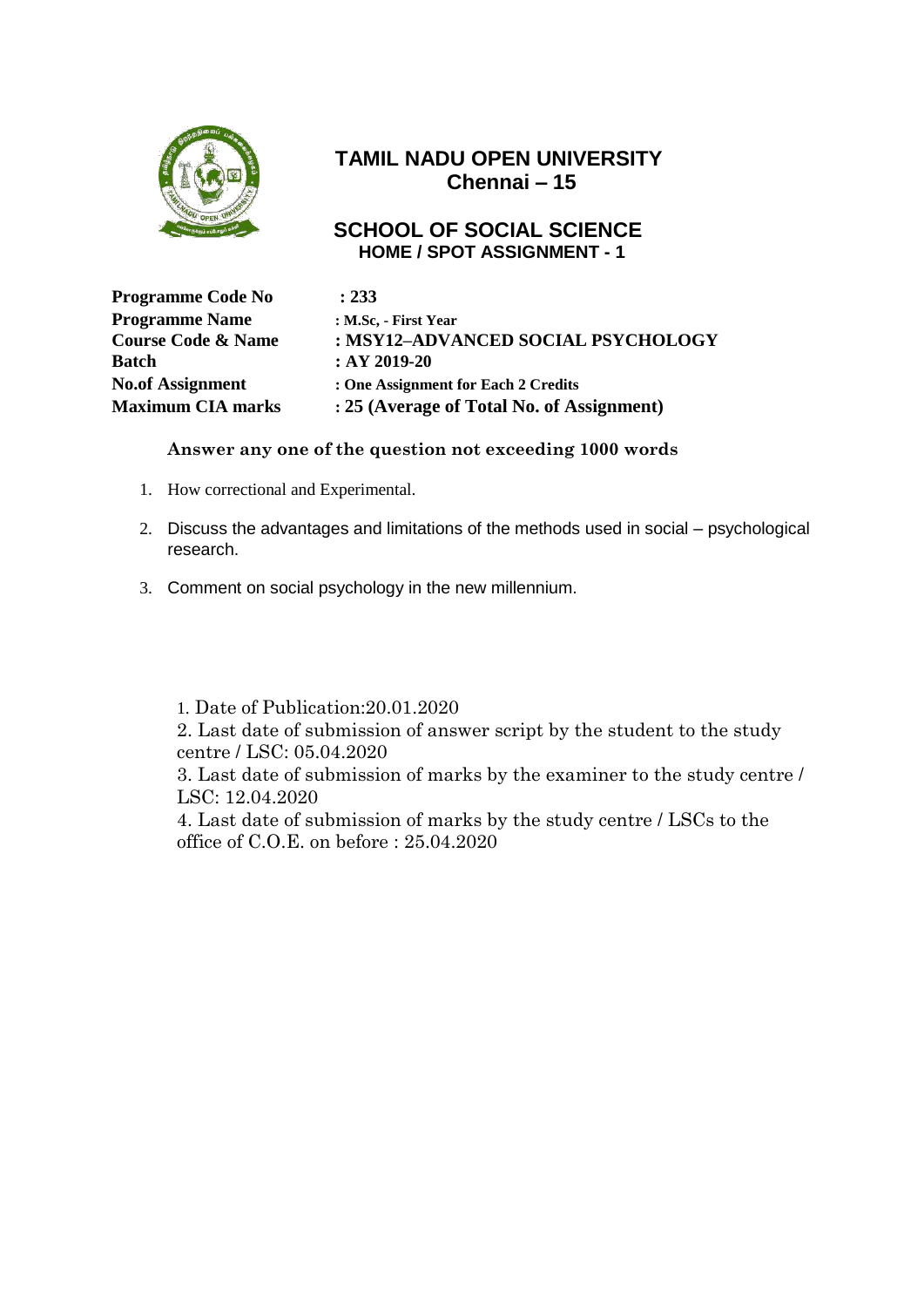

#### **SCHOOL OF SOCIAL SCIENCE HOME / SPOT ASSIGNMENT - 2**

| : 233                                     |
|-------------------------------------------|
| : M.Sc, - First Year                      |
| : MSY12-ADVANCED SOCIAL PSYCHOLOGY        |
| $:AY 2019-20$                             |
| : One Assignment for Each 2 Credits       |
| : 25 (Average of Total No. of Assignment) |
|                                           |

#### **Answer any one of the question not exceeding 1000 words**

- 1. Highlight the theories of Attribution,
- 2. Write an essay on the types and formation of groups.
- 3. Describe how attitudes are formed and changed.

1. Date of Publication:20.01.2020

2. Last date of submission of answer script by the student to the study centre / LSC: 05.04.2020

3. Last date of submission of marks by the examiner to the study centre / LSC: 12.04.2020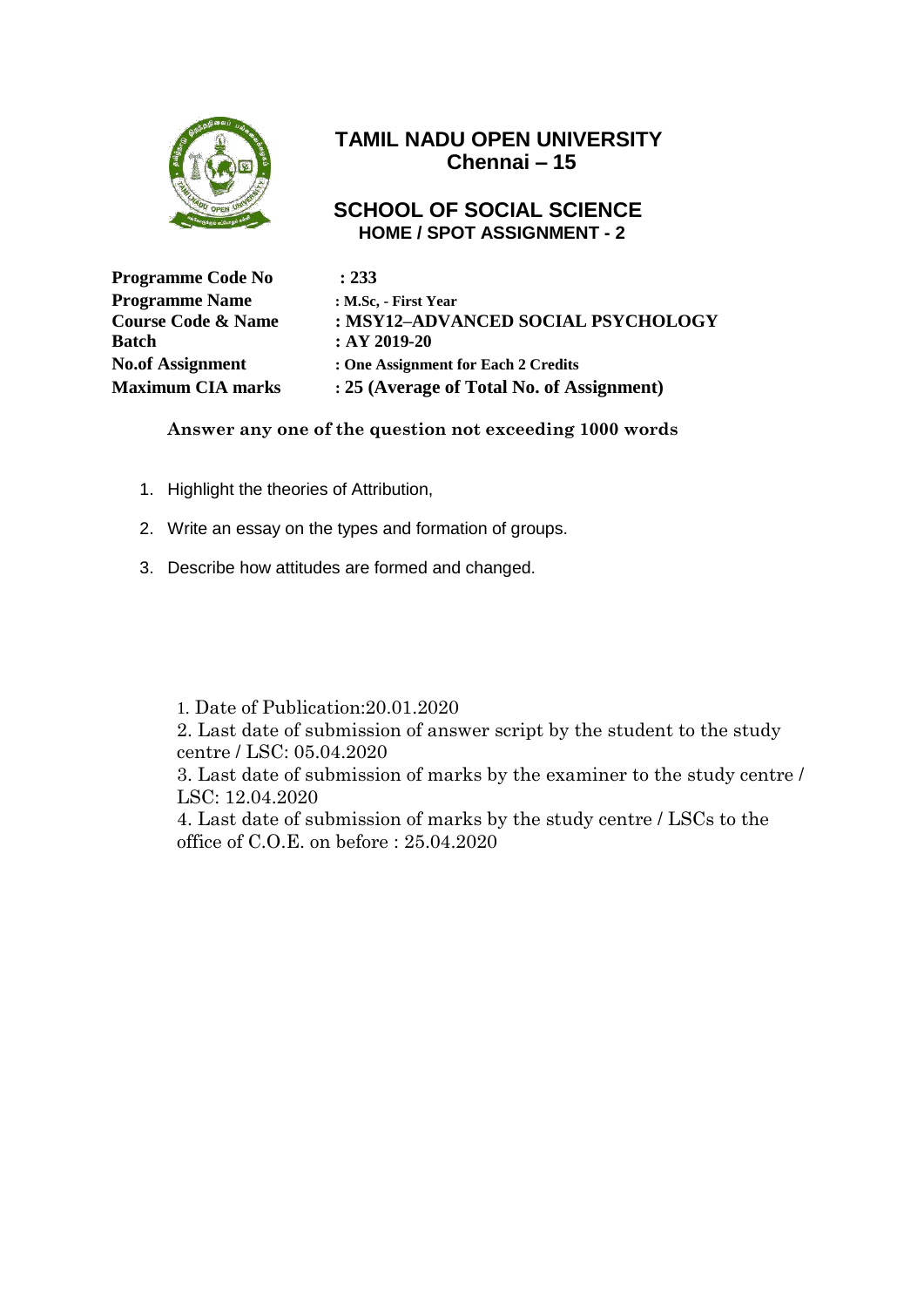

#### **SCHOOL OF SOCIAL SCIENCE HOME / SPOT ASSIGNMENT - 3**

| : 233                                     |
|-------------------------------------------|
| : M.Sc. - First Year                      |
| : MSY12-ADVANCED SOCIAL PSYCHOLOGY        |
| $:AY 2019-20$                             |
| : One Assignment for Each 2 Credits       |
| : 25 (Average of Total No. of Assignment) |
|                                           |

**Answer any one of the question not exceeding 1000 words**

- 1. Compare and contrast Group decision making and group think.
- 2. Describe the components of attitude and suggest some strategies for changing the attitudes.
- 3. Suggest methods to reduce prejudice.

1. Date of Publication:20.01.2020

2. Last date of submission of answer script by the student to the study centre / LSC: 05.04.2020

3. Last date of submission of marks by the examiner to the study centre / LSC: 12.04.2020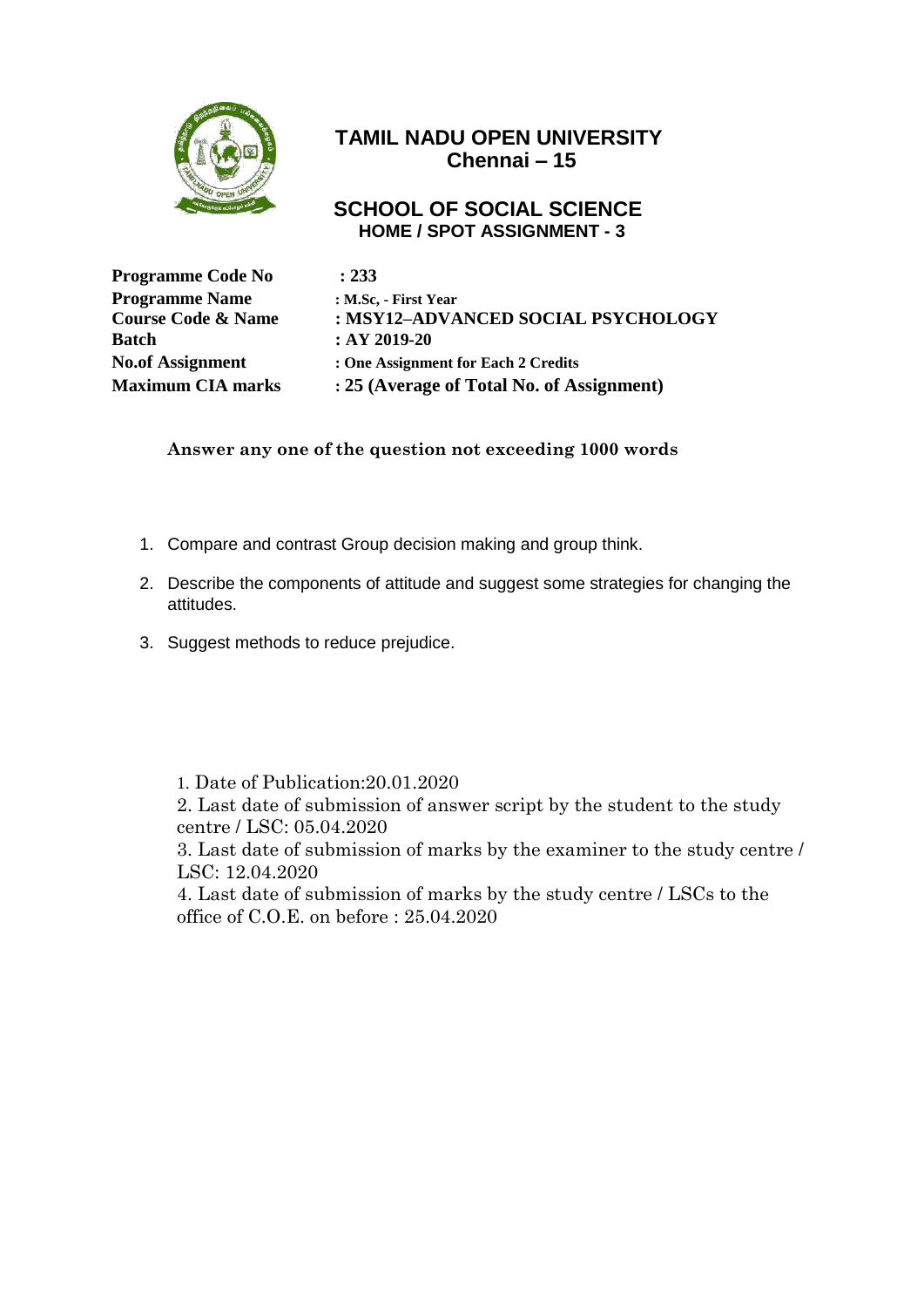

#### **SCHOOL OF SOCIAL SCIENCE HOME / SPOT ASSIGNMENT - 1**

| <b>Programme Code No</b>      | : 233                                     |
|-------------------------------|-------------------------------------------|
| <b>Programme Name</b>         | : M.Sc. - First Year                      |
| <b>Course Code &amp; Name</b> | : MSY13-LIFE PSYCHOLOGY                   |
| <b>Batch</b>                  | $:AY 2019-20$                             |
| <b>No.of Assignment</b>       | : One Assignment for Each 2 Credits       |
| <b>Maximum CIA marks</b>      | : 25 (Average of Total No. of Assignment) |

**Answer any one of the question not exceeding 1000 words**

- 1. Write an essay on Life Span periods.
- 2. Outline the physical and Psychological hazards that occur during prenatal period.
- 3. Describe the key aspects and principles of development.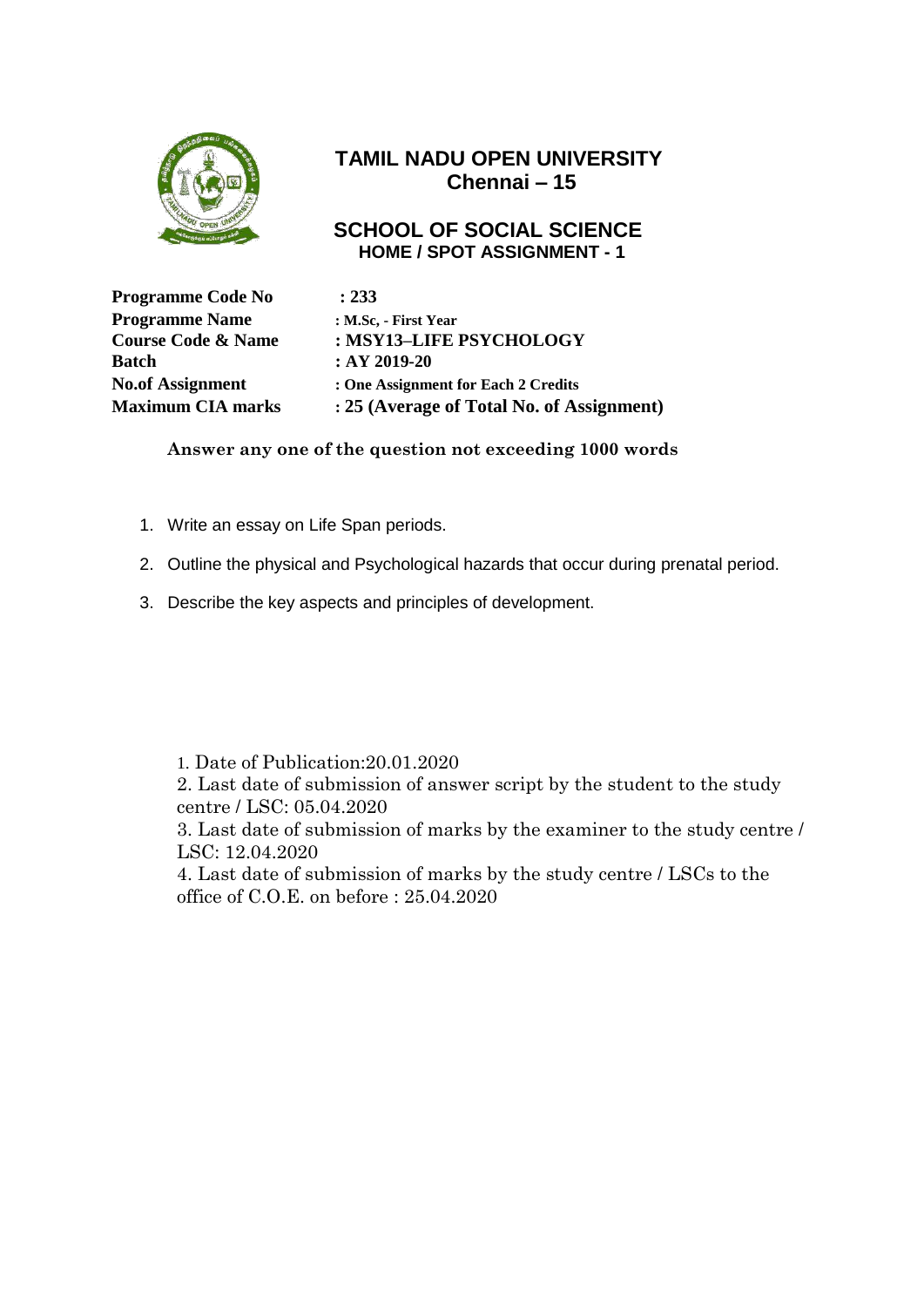

**Chennai – 15**

#### **School of Social Science HOME / SPOT ASSIGNMENT - 2**

| <b>Programme Code No</b>      | : 233                                     |
|-------------------------------|-------------------------------------------|
| <b>Programme Name</b>         | : M.Sc. $-$ First Year                    |
| <b>Course Code &amp; Name</b> | : MSY 13 - LIFE SPAN PSYCHOLOGY           |
| Batch                         | $:AY 2019-20$                             |
| <b>No.of Assignment</b>       | : One Assignment for Each 2 Credits       |
| <b>No.of Assignment</b>       | : One Assignment for Each 2 Credits       |
| <b>Maximum CIA mark</b>       | : 25 (Average of Total No. of Assignment) |

**Answer any one of the question not exceeding 1000 words**

- 1. How can physical fitness and energy be enhanced during adulthood?
- 2. Explain the significance of Freud"s psychosexual stages in the personality development.
- 3. Explain any five major areas of interest during adolescence.

1. Date of Publication:20.01.2020

2. Last date of submission of answer script by the student to the study centre / LSC: 05.04.2020

3. Last date of submission of marks by the examiner to the study centre / LSC: 12.04.2020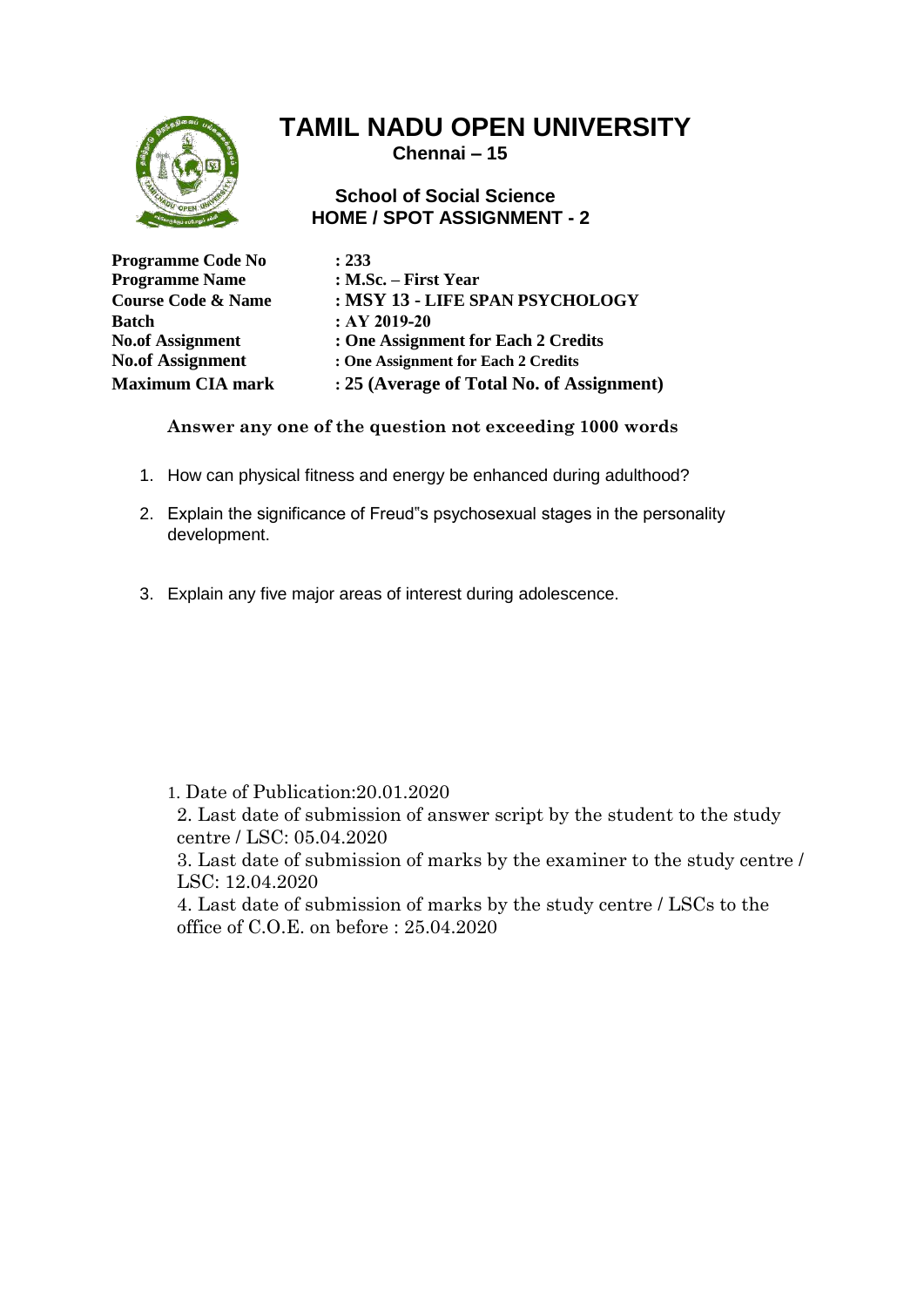

**Chennai – 15**

**School of Social Science**

#### **HOME / SPOT ASSIGNMENT - 3**

**Programme Code No : 233 Programme Name : M.Sc. – First Year Course Code & Name : MSY 13 - LIFE SPAN PSYCHOLOGY Batch : AY** 2019-20 **No.of Assignment : One Assignment for Each 2 Credits Maximum CIA mark : 25 (Average of Total No. of Assignment)**

#### **Answer any one of the question not exceeding 1000 words**

- 1. Define Sexual identity. Teenage or teenache? Discuss.
- 2. Describe the emotional problems faced by children.
- 3. Explain briefly the personality and social developments in child-hood period.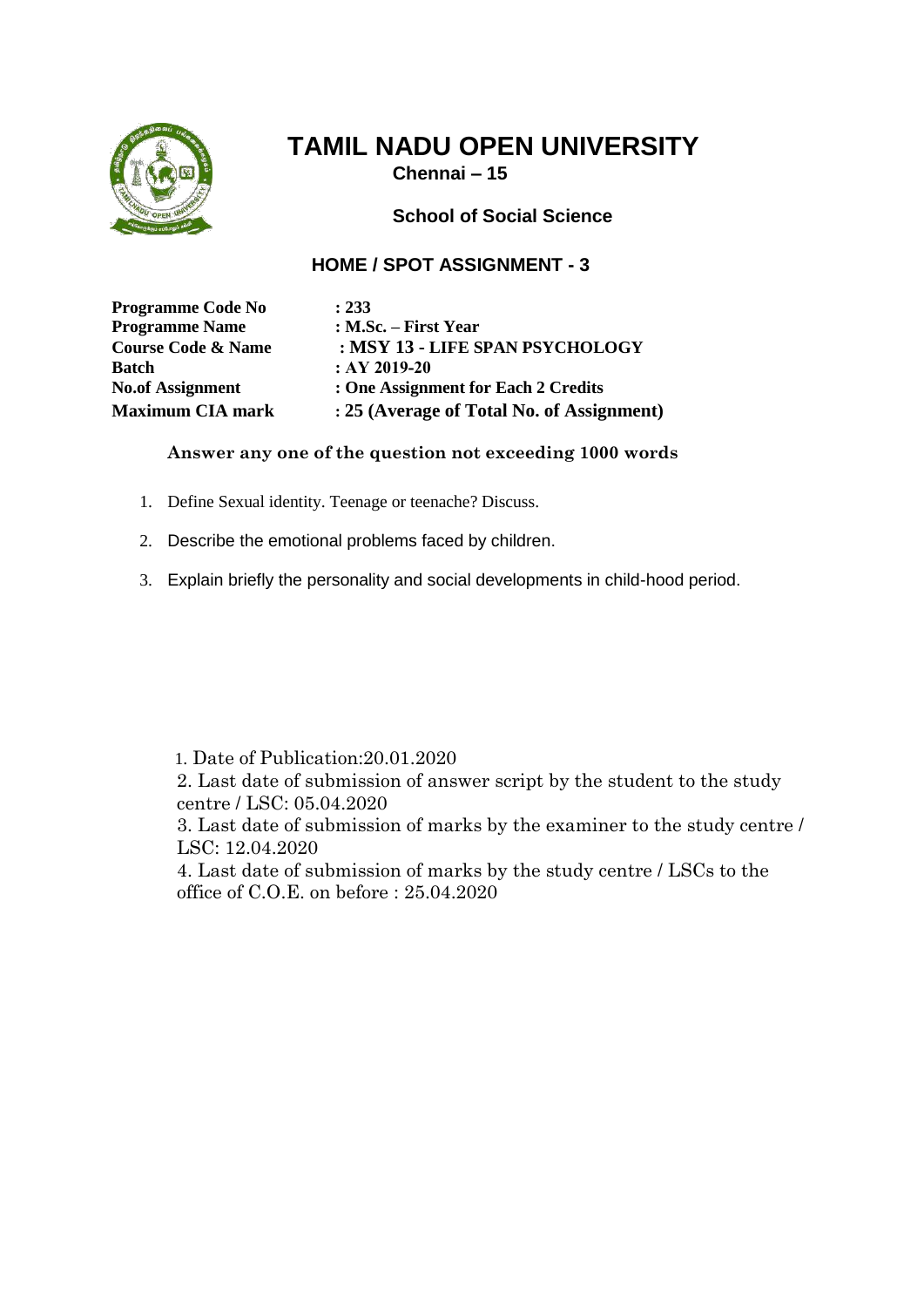

 **Chennai – 15**

#### **School of Social Science HOME / SPOT ASSIGNMENT - 1**

| <b>Programme Code No</b>      | : 233                                     |
|-------------------------------|-------------------------------------------|
| <b>Programme Name</b>         | : M.Sc. – First Year                      |
| <b>Course Code &amp; Name</b> | : MSY 14 - RESEARCH METHODOLOGY           |
| <b>Batch</b>                  | $:AY 2019-20$                             |
| <b>No.of Assignment</b>       | : One Assignment for Each 2 Credits       |
| <b>Maximum CIA marks</b>      | : 25 (Average of Total No. of Assignment) |

**Answer any one of the question not exceeding 1000 words**

- 1. Delineate various types of sampling methods.
- 2. Draft the research process with a suitable research study.
- 3. Bring out the criteria of good research.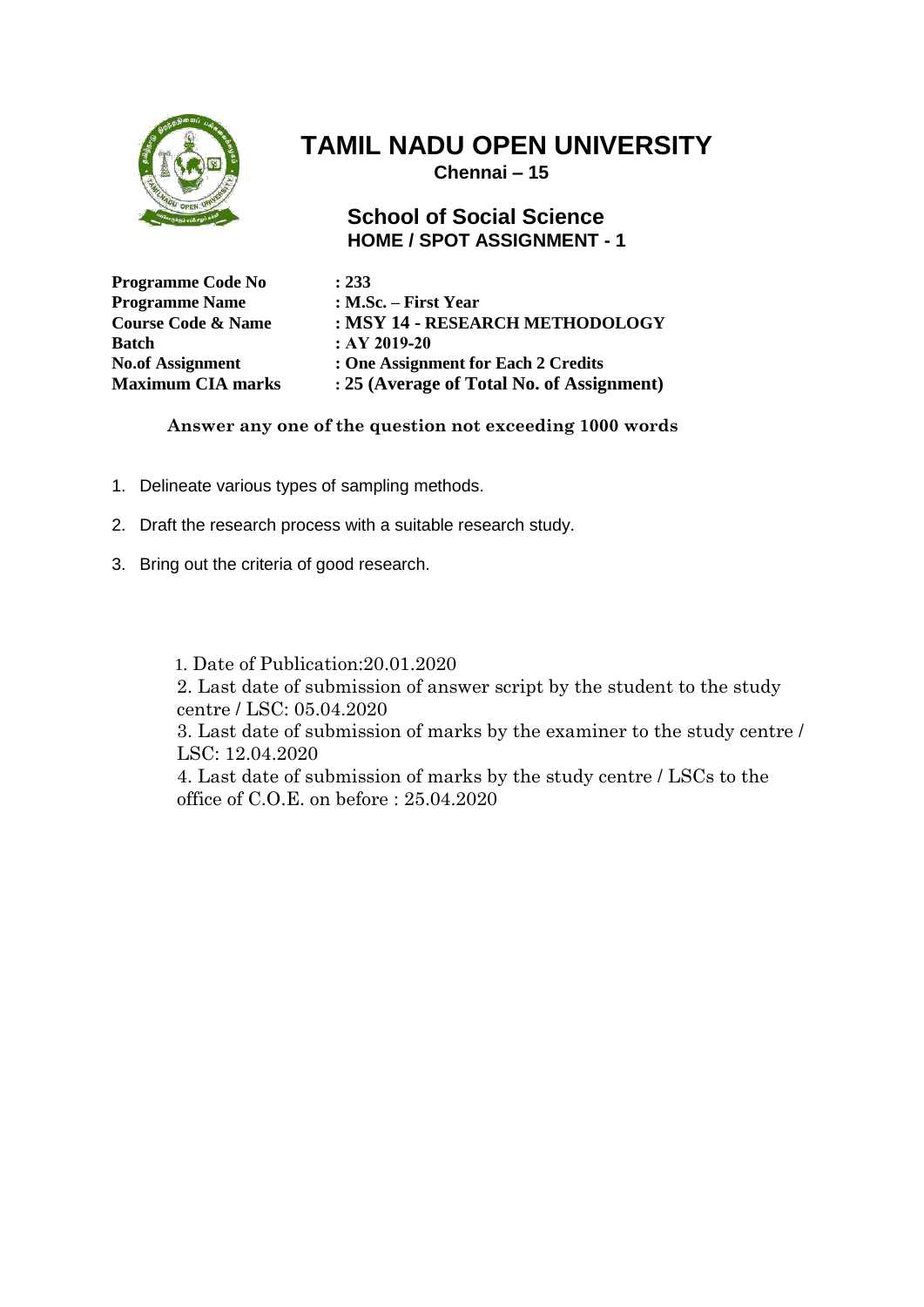

**Chennai – 15**

**School of Social Science HOME / SPOT ASSIGNMENT - 2**

**Programme Code No : 233 Programme Name : M.Sc. – First Year Course Code & Name : MSY 14 - RESEARCH METHODOLOGY Batch : AY 2019-20 No.of Assignment : One Assignment for Each 2 Credits Maximum CIA marks: 25 (Average of Total No. of Assignment)**

**Answer any one of the question not exceeding 1000 words**

- **1. Analyse the approaches for determining sample size.**
- **2. Discuss about the various Experimental designs.**
- **3. Write a sample research proposal with appropriate variables.**